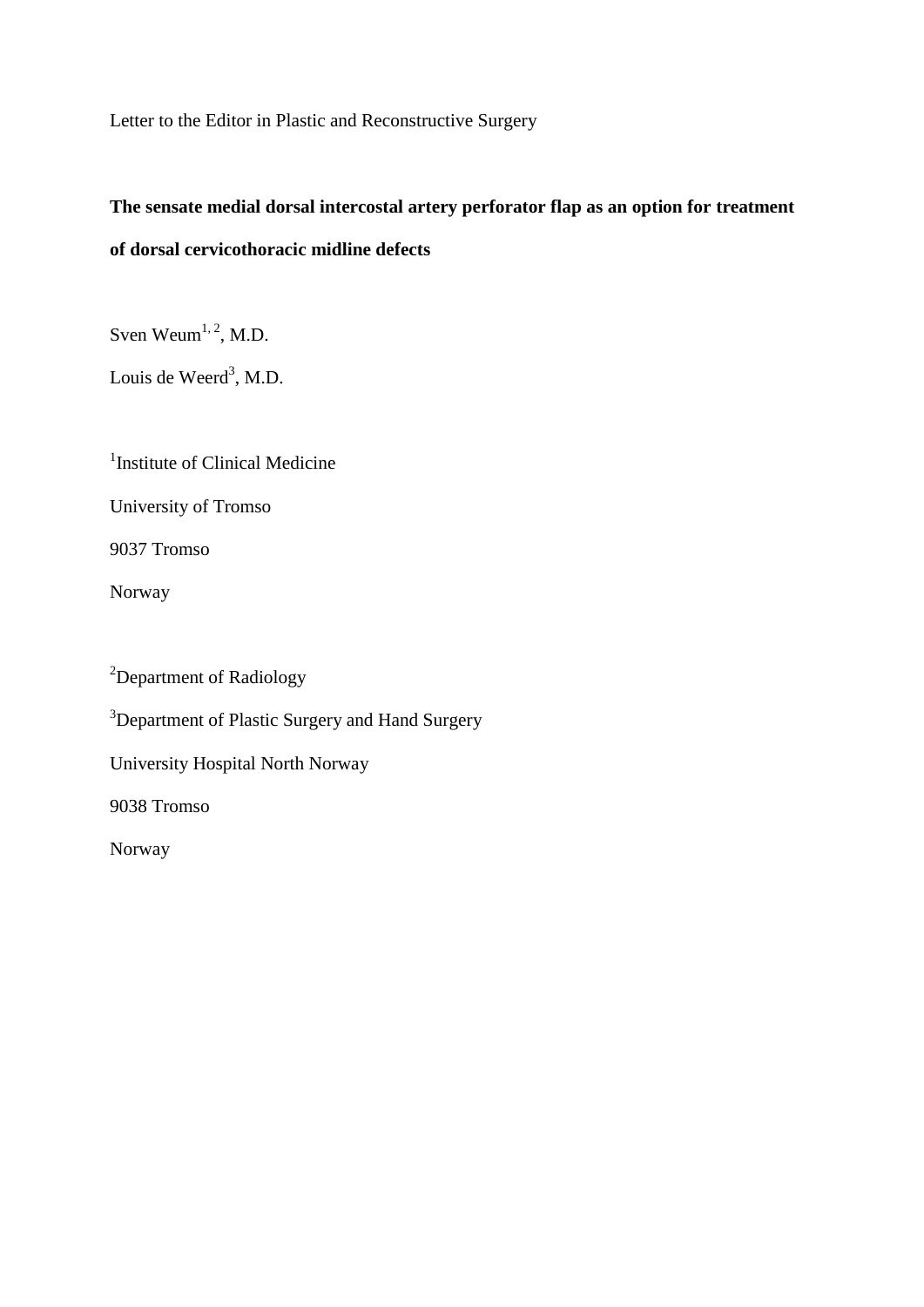MeSH keywords:

Surgery, plastic; Reconstructive surgical procedures; Surgery, orthopedic; Thoracic surgery; Traumatology; Back injuries; Neck injuries; Thoracic injuries; Spinal injuries; Soft tissue injuries; Wound infection; Surgical wound infection; Microsurgery

General keywords:

Perforator flaps; Muscle flaps; Musculocutaneous flaps; Protective sensibility; Dorsal midline defects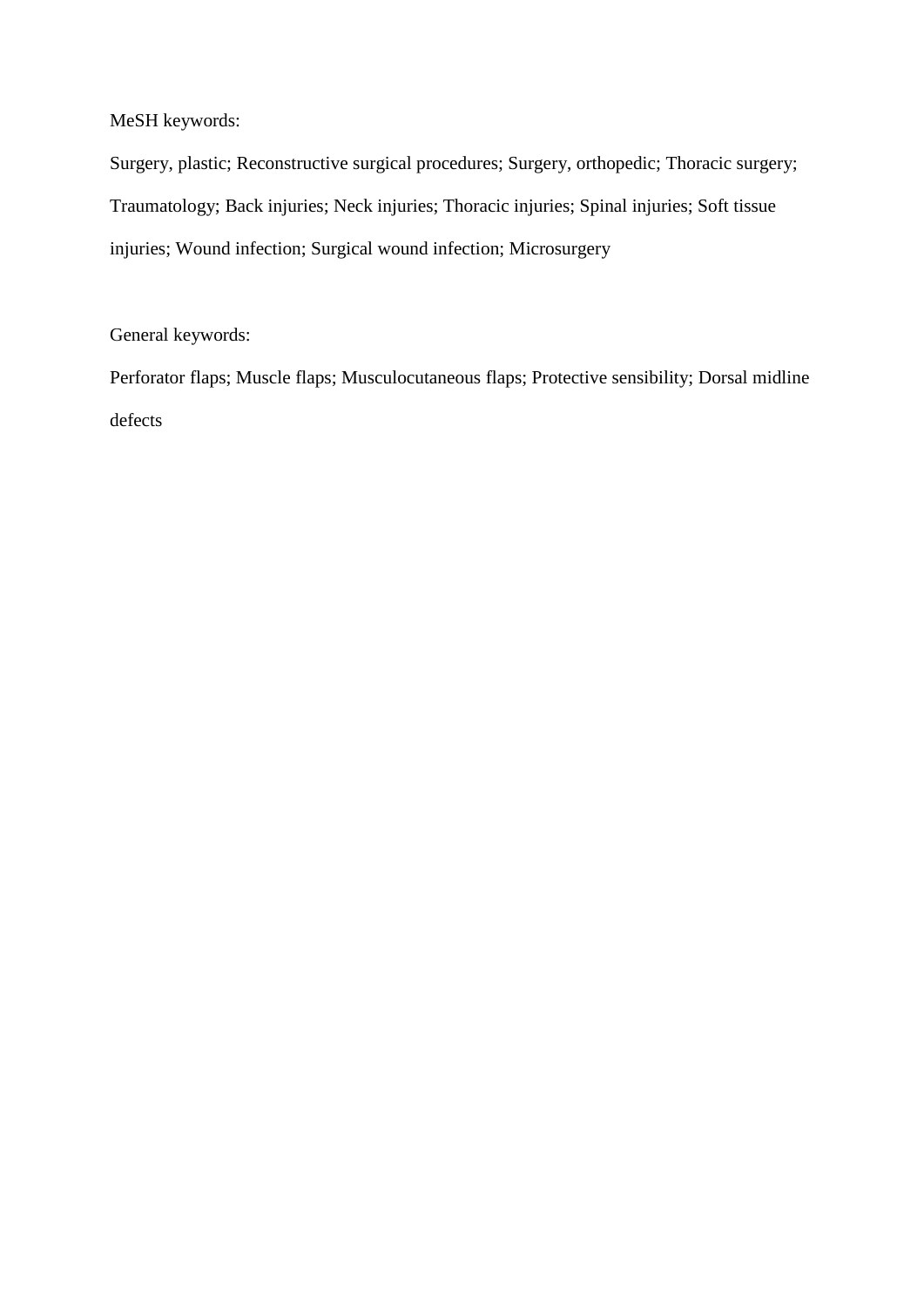Corresponding author:

Sven Weum, M.D.

Department of Radiology

University Hospital North Norway

P.O. Box 103

9038 Tromsø

Norway

Phone: +47 77628311

Fax: +47 77627303

E-mail: sven.weum@unn.no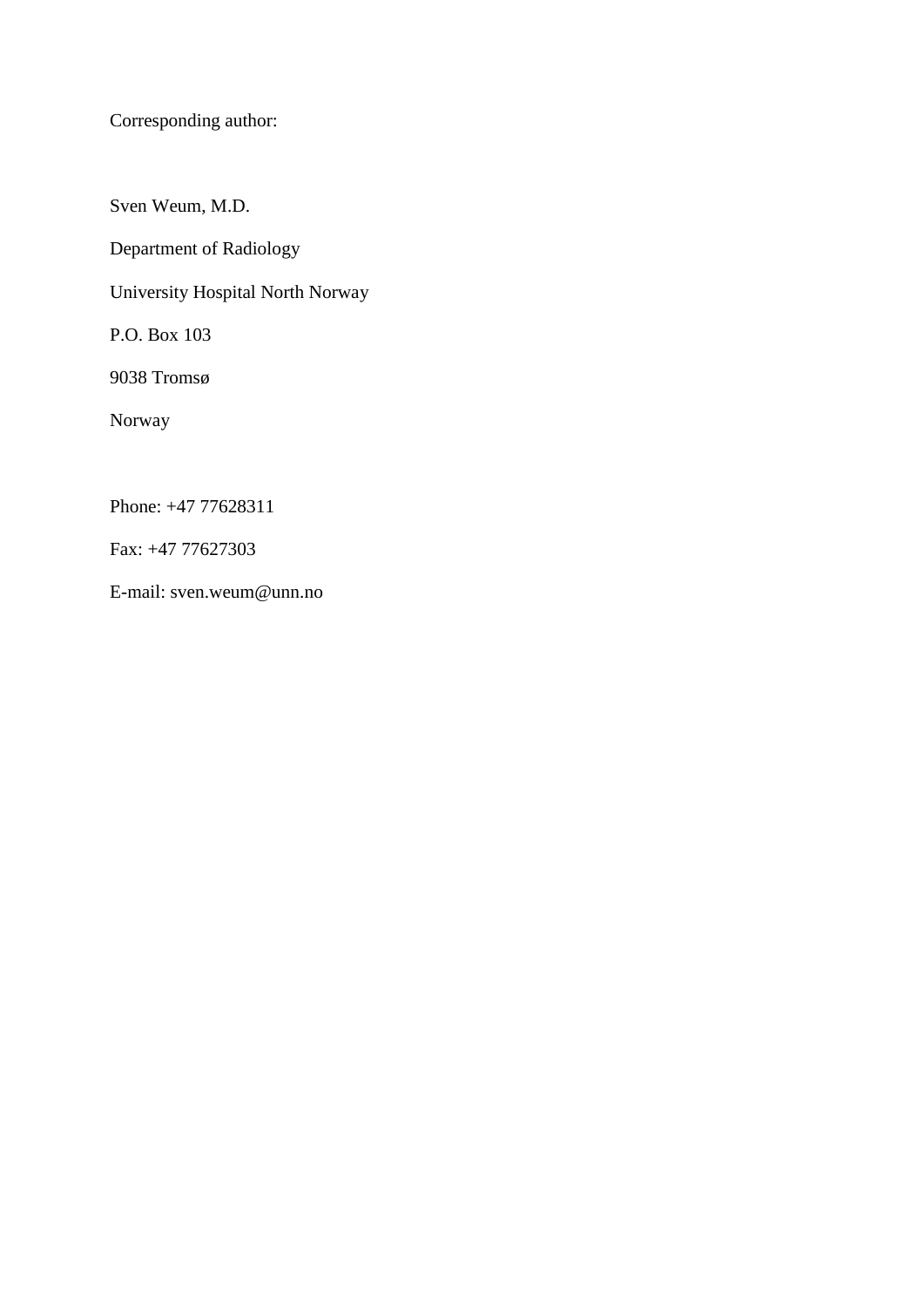This manuscript contains original material. Neither the article nor any part of its essential substance, tables or figures has been or will be published elsewhere before appearing in PRS.

In consideration of the American Society of Plastic Surgeons, Inc. (ASPS) taking action in reviewing and editing our submission, the authors hereby transfer, assign and otherwise convey all copyright ownership to ASPS in the event that such work is published by the ASPS.

No financial support or benefits have been received by the authors, by any member of our immediate families or any individual or entity with whom or with which we have a relationship from any commercial source which is related directly or indirectly to the scientific work which is reported on in the article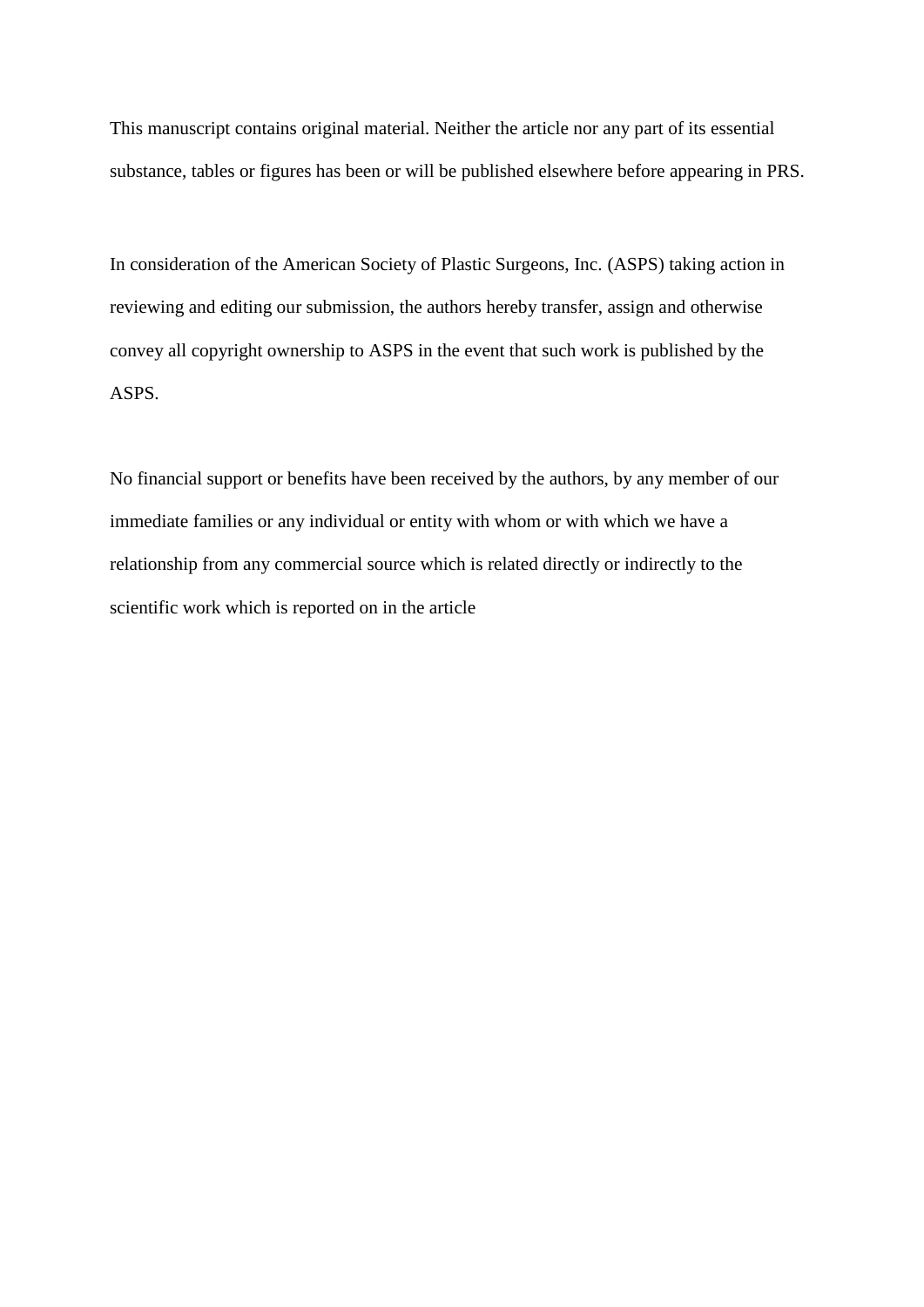#### Dear Sir

We read with interest the CME on chest wall reconstruction by Netscher et al. (1). We agree with the authors that regional reconstructions of the posterior trunk can be challenging because of relative inaccessibility for pedicled flaps, exposure of bone or orthopedic hardware, infection and loss of function.

Traditionally, muscle or musculocutaneous flaps have been used to treat posterior midline defects in the cervicothoracic area. These flaps provide well vascularized tissue for the treatment of infection, to fill dead space and cover bone and orthopedic hardware. Although perforator flaps have become increasingly popular, the authors mention only the distant musculocutaneous perforator flaps for the treatment of defects in the midline. According to the authors, these flaps require a distinct dissection that even can take a transpleural course.

Recently we reported on the use of a sensate fasciocutaneous perforator flap based on the medial dorsal intercostal artery perforator for the closure of complex dorsal midline defects (2). Our anatomic study revealed that there appeared to be a medial perforator at each intercostal level although the perforators varied in caliber. We have used flaps based on this perforator to close complex defects in the cervicothoracic midline. This axial flap provided well vascularized tissue to the area to allow tension free closure of the defect. The flap was used to cover exposed bone and orthopedic hardware and provided enough volume to fill dead space. By including the cutaneous nerve accompanying the perforator, protective sensibility was obtained as well. The flap sizes ranged from 13 cm x 4 cm to 16 cm x 7 cm. The use of this flap is illustrated with a drawing in figure 1 and a clinical case in figure 2.

An experimental study by Guerra et al. showed that there was no statistically significant difference in the results of treatment of deep and superficial infections with a musculocutaneous latissimus dorsi flap and its perforator counterpart (3). The regional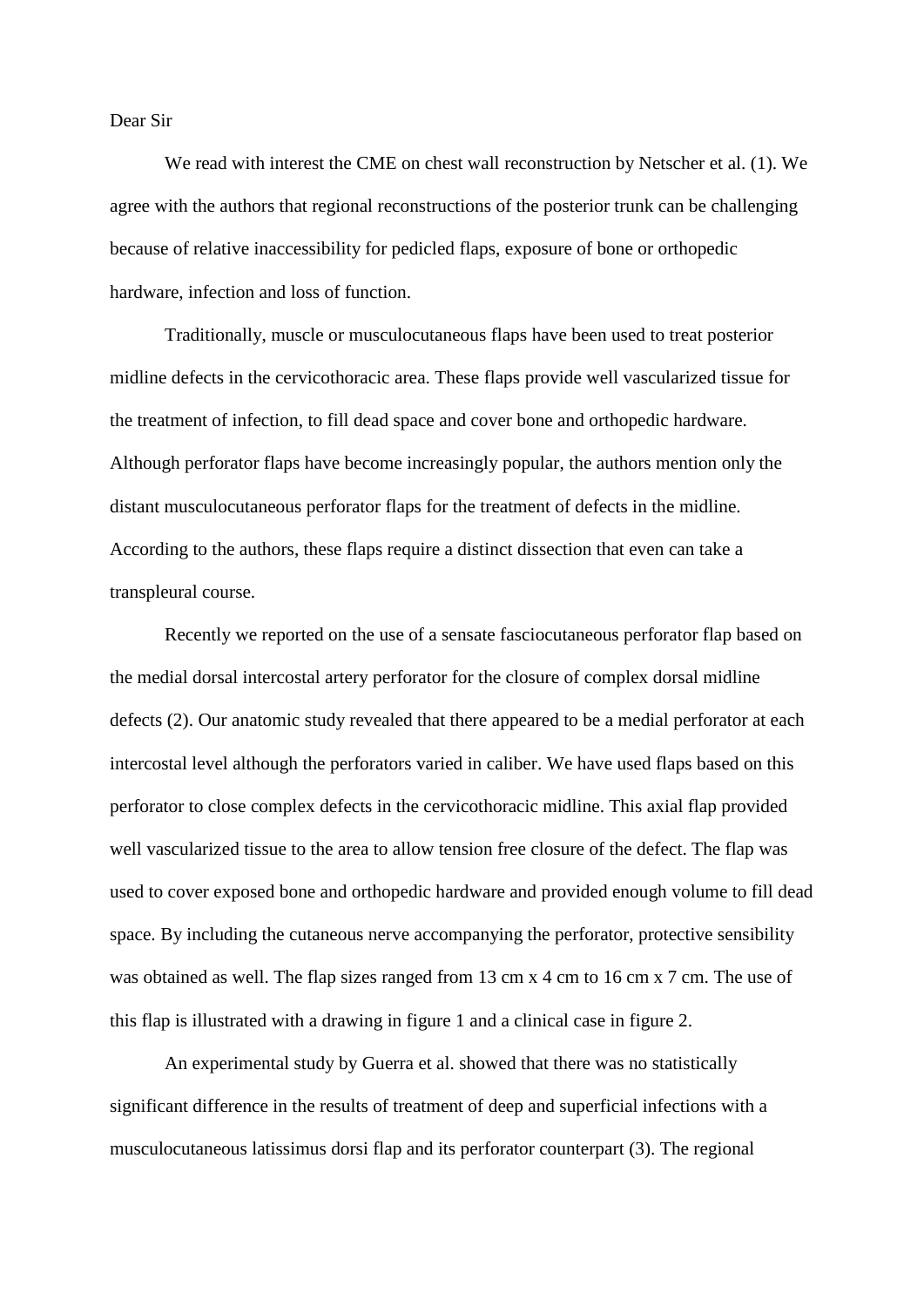perfusion index for both flap types was greater than 0.6, indicating a similar capacity to heal wounds.

We agree with the authors that muscle function preservation at the donor site is important in any reconstruction. One of the main advantages of perforator flaps is their minimal donor site morbidity, as no muscle is included. With the use of the sensate medial dorsal intercostal artery perforator flap, muscle preservation is obtained. The dissection of this sensate flap with its base at the midline is relatively easy. We would like to draw attention to the possible use of this flap for dorsal midline defects in the cervicothoracic area. In case of failure or recurrence, the more traditional muscle flaps can still be used.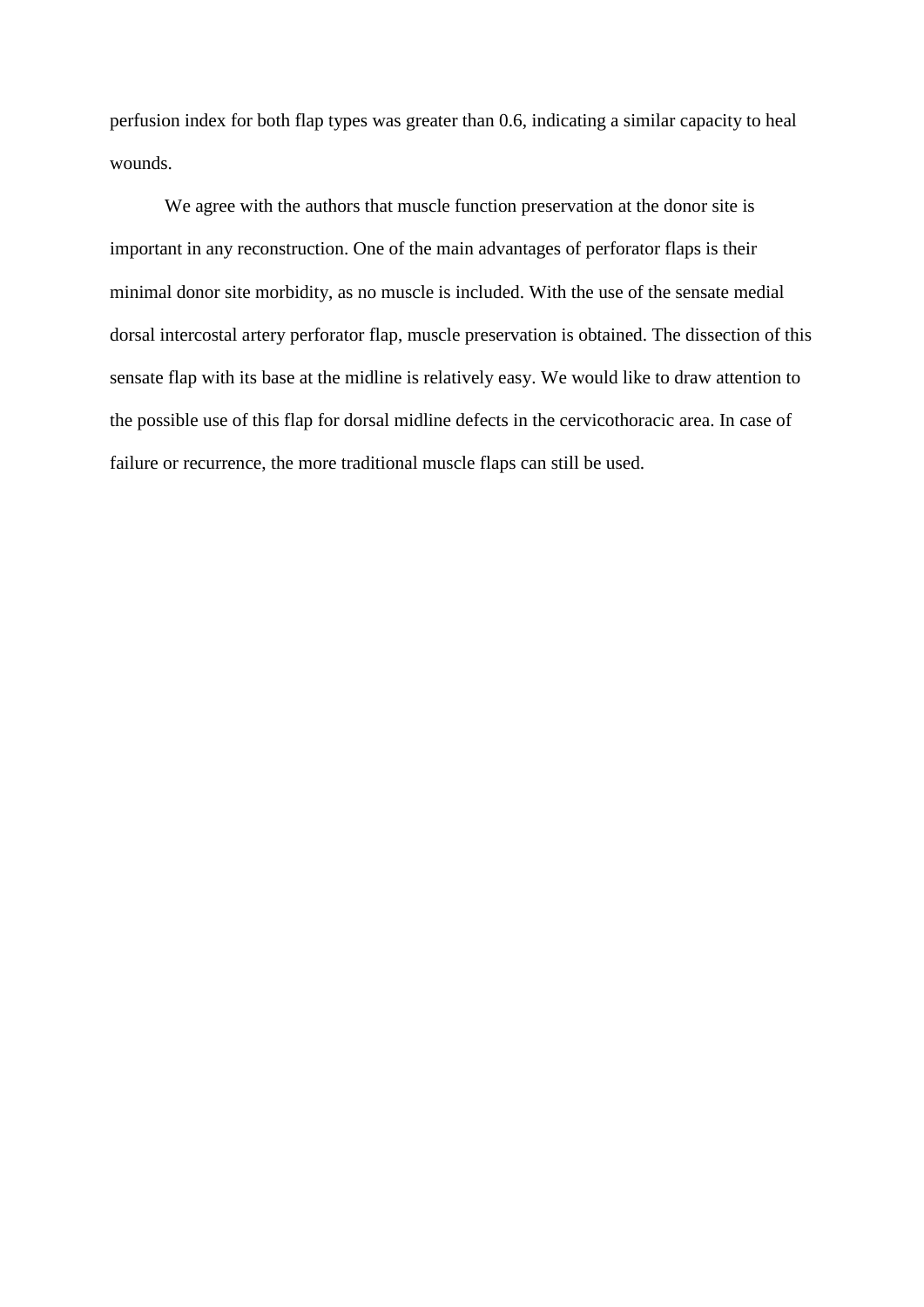#### **References**

1. Netscher, D. T., Baumholtz, M. A., Bullocks, J. Chest reconstruction: II. Regional reconstruction of chest wall wounds that do not affect respiratory function (axilla, posterolateral chest, and posterior trunk). *Plast Reconstr Surg* 124: 427e-435e, 2009.

2. de Weerd, L., Weum, S. The sensate medial dorsal intercostal artery perforator flap for closure of cervicothoracic midline defects after spinal surgery: an anatomic study and case reports. *Ann Plast Surg* 63: 418-421, 2009.

3. Guerra, A. B., Gill, P. S., Trahan, C. G., et al. Comparison of bacterial inoculation and transcutaneous oxygen tension in the rabbit S1 perforator and latissimus dorsi musculocutaneous flaps. *J Reconstr Microsurg* 21: 137-143, 2005.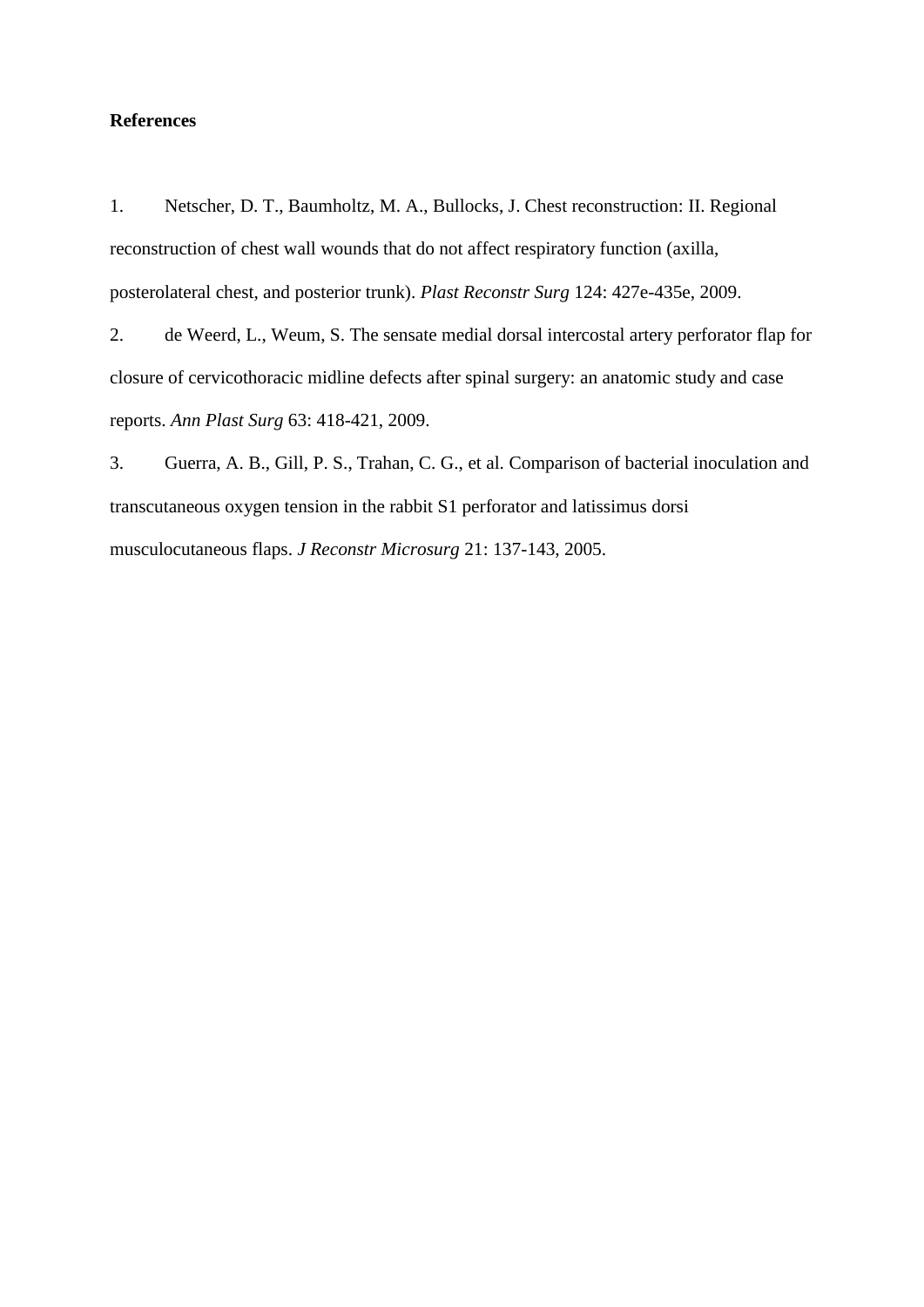

## **Figure 1**

The axial perforator flap based on the medial dorsal intercostal artery has its pivot point close to the midline and rotates easily into midline defects.